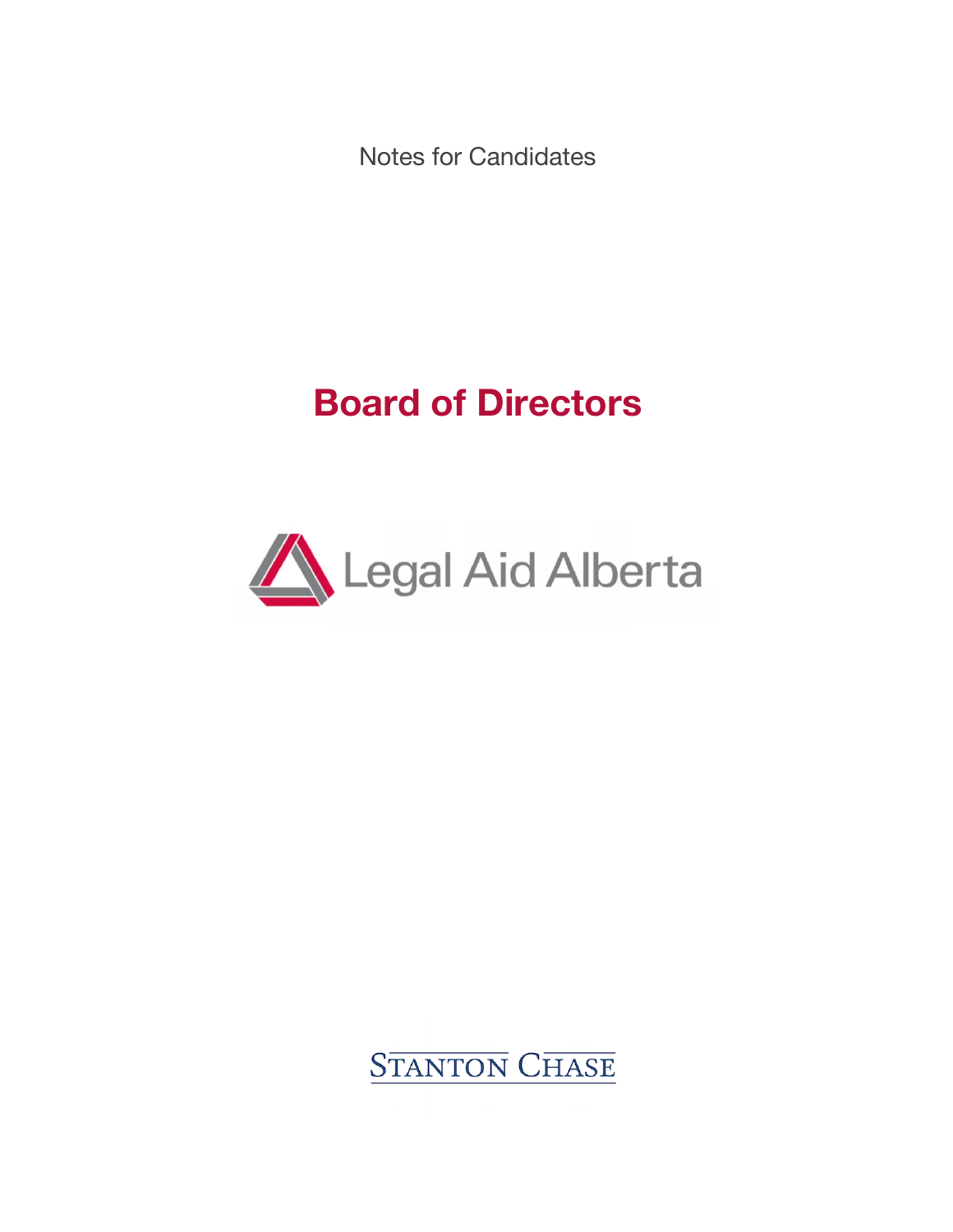

# **Legal Aid Alberta**

Legal Aid Alberta (LAA) is a not-for-profit organization that provides legal representation and support for Albertans facing legal issues.

A registered society incorporated under the provincial Societies Act, LAA is independent from government but accountable to Alberta's Minister of Justice and Solicitor General and to the Law Society of Alberta.

LAA provides legal services to clients in support of fairness in Alberta's justice system—services that help ensure Albertans in all circumstances understand and can defend their legal rights.

LAA operates on a hybrid service delivery model. LAA staff provide legal and other support services directly to Albertans, while the remaining services are provided by LAA roster lawyers. Members of the roster are independent Alberta lawyers who have registered with LAA to provide services on behalf of the organization.

Within its mandate, LAA is uniquely positioned to provide services that have a positive impact on

the justice system and the lives of Albertans. This includes services like duty counsel for all Albertans in courtrooms and elsewhere, services in support of emergency protection orders, services for Indigenous Albertans at the Siksika Nation, and support workers for youth and families in crisis.

LAA also provides legal services to those who do not qualify, on behalf of the Ministry of Justice and Solicitor General, when directed to do so by the courts. LAA strives to be an employer of choice and a centre of excellence where employees are, and are recognized to be, some of the top experts in their fields. They are committed to sharing knowledge within the legal community, working to support improvements to the Alberta judicial system.

Working with their funding partners, stakeholders, and community, LAA provides targeted training for practising Alberta lawyers and the legal community on a range of topics, with the goal of better outcomes for the clients they represent.

*to learn more, please visi[t Legal Aid Alberta](https://www.legalaid.ab.ca)*

# **VISION, MISSION, AND VALUES**

The LAA vision statement focuses on tomorrow, on where we want to be, and on the direction our organization is headed. Our mission statement focuses on today, and on what we can do now to move toward our ideal future state.

## **VISION**

An Alberta where everyone is able to understand and protect their legal rights.

#### **MISSION**

We provide legal services and expertise to individuals and the legal community to support fairness in the justice system.

#### **VALUES**

Our organization strives to always focus on what matters, and to stay true to our values in everything we do. These values are the underpinning of our organization, reflecting on what is truly important to us. They guide us in the decisions we make every day.

#### **WE ARE ONE**

We work together in a collaborative and supportive manner to deliver unwavering and innovative services to our clients as one unified organization.

#### **WE ARE PROTECTORS**

We serve Albertans, often the most vulnerable of us, and work tirelessly to protect their rights and to ensure a fair process.

### **WE ARE EXCEPTIONAL**

We are experts at what we do and we continually strive for improvement.

#### **WF ARF INDEPENDENT**

We operate and provide legal counsel free from outside involvement.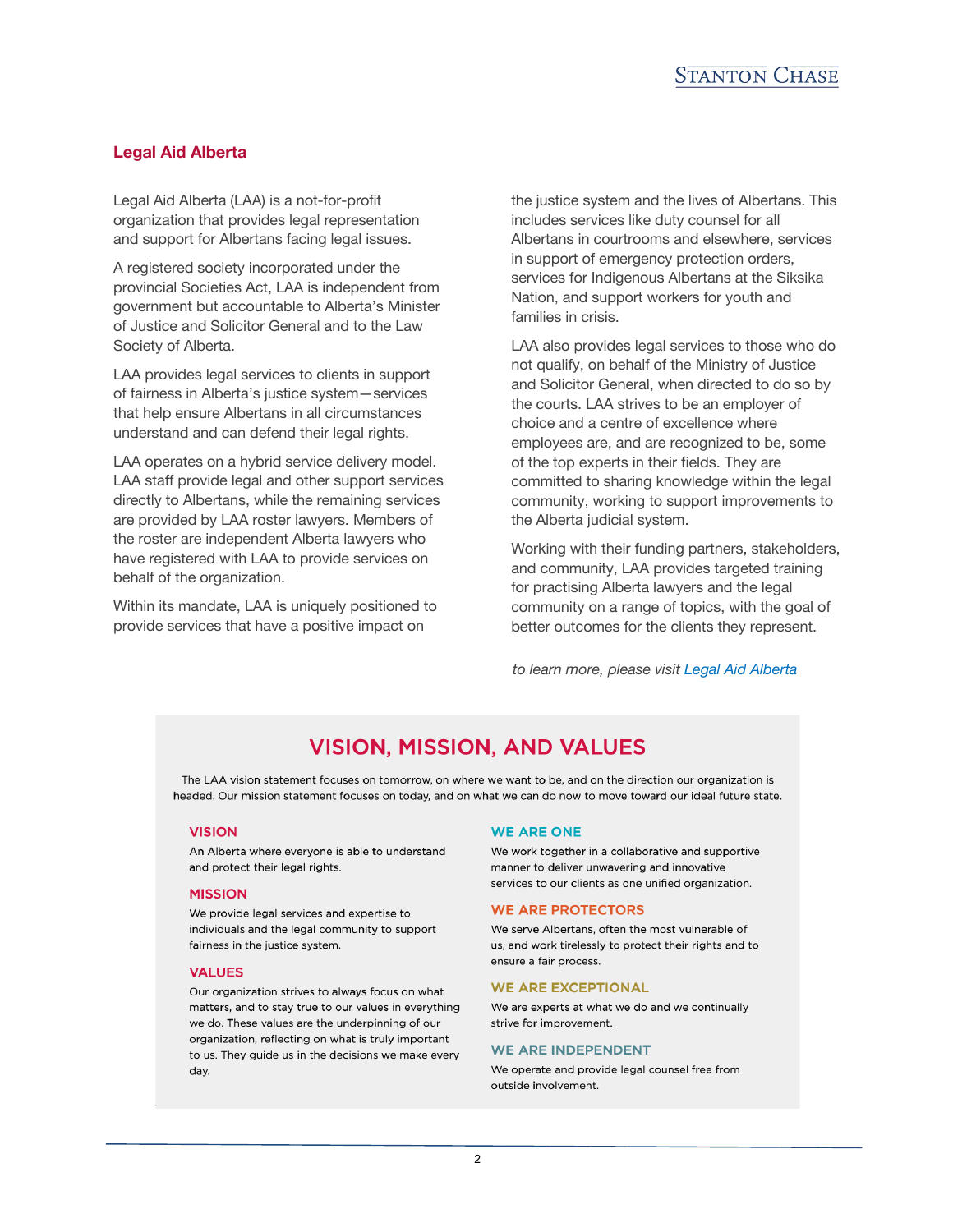# **Strategic Plan - Making a Difference**

Everything we do at Legal Aid Alberta helps support Albertans as they face some of the most challenging times in their lives.

We help to enhance fairness in the justice system. We help young people get their lives back on track. We help broken families pick up the pieces and stand up strong on their own.

Our staff see the incredible challenges our clients face, and in helping them overcome these challenges they make a meaningful, positive difference in the lives of Albertans every day. As an organization, we have a proud history going back nearly 50 years. We make up just one of many parts of Alberta's justice system, but the contributions we make continue to have an enormous impact on the system.

The Strategic Plan will guide the organization and will help the LAA team work together effectively and ensure we continue to play a vital role in Alberta communities and the province's justice system.

This Strategic Plan envisions LAA as a client-focused Centre of Excellence that contributes to an Alberta where everyone can understand and exercise their legal rights. We describe what we envision LAA to look like in the future, and the strategic priorities we need to focus on to achieve this future state. We identify significant areas where we believe we must improve within the next three years, what we will do about each, and how we will measure our success along the way.

The three-year rolling plan that will be updated annually and reviewed regularly by our Board of Directors and senior management team. It will drive our annual business plan and budget, and ensure that as we carry out our operations, we also remain focused on our broader goals and strategic direction. It will help us ensure we continue to remain focused on our mandate and fulfill our obligations as set out in our Governance Agreement.

The plan is also intended to provide insights for our many community partners and stakeholders who we recognize as being integral to our success. By publicly setting goals for our organization and expressing the long-term direction we intend to follow, this plan will help us more effectively work together as part of Alberta's larger justice system community.

# Strategic Priorities

- 1. Our mandate, vision, and services are clearly defined and better understood by all stakeholders.
- 2. We operate as one unified, innovative, and sustainable organization.
- 3. We are and are seen to be a Centre of Excellence.
- 4. Our services are accessible and delivered fairly to Albertans.
- 5. Our organization is a great place to work.

# Strategic Areas of Improvement

- 1. Fully Recognizing the Value of Our People
- 2. Communicating & Living Our New Vision, Mission, and Values
- 3. Enhancing Our Public Profile & Stakeholder Relations
- 4. Strengthening Our Business Structure, Processes & Technology
- 5. Innovating & Enhancing Service Delivery
- 6. Identifying, Undertaking & Completing Key Initiatives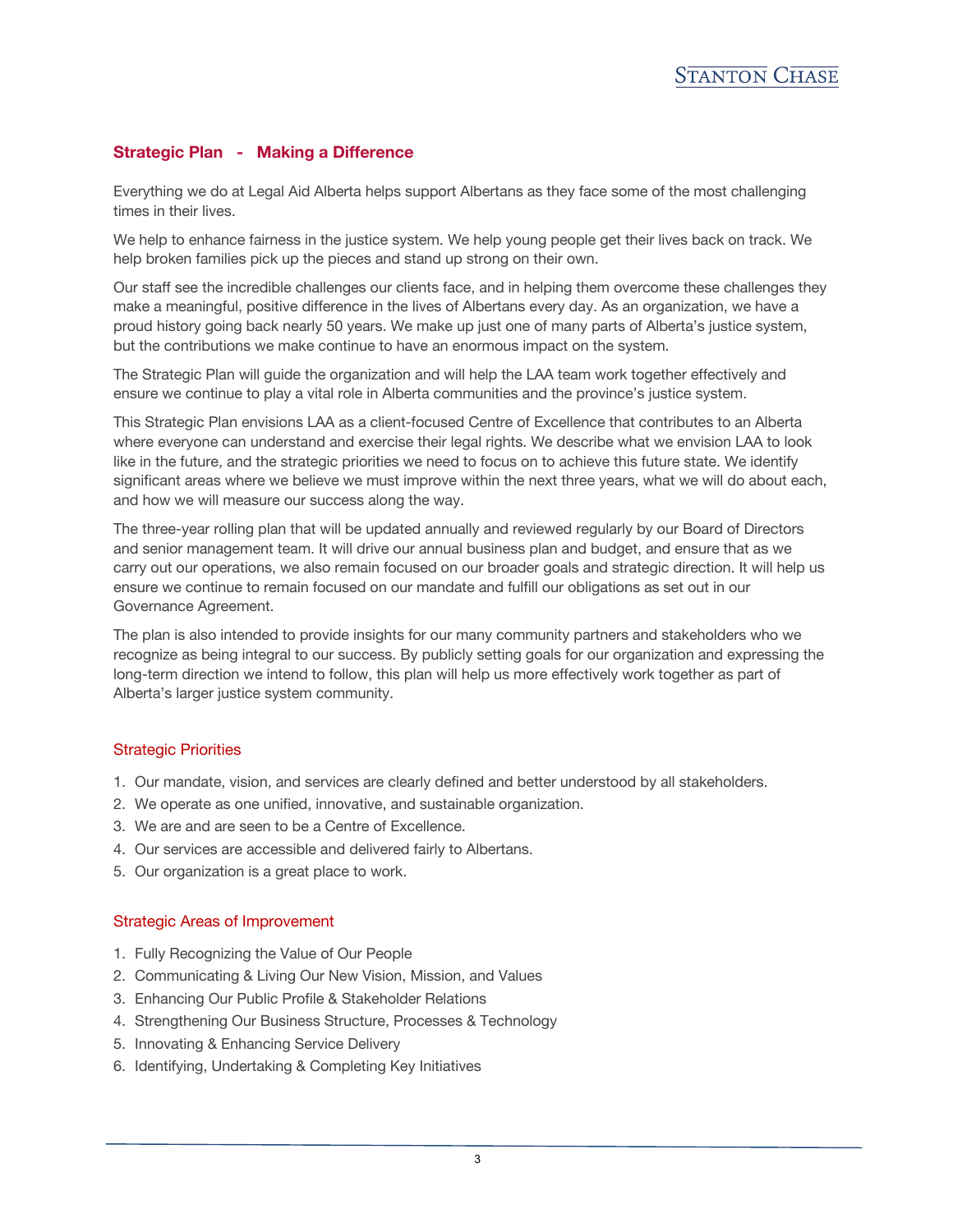

# **Legal Aid Alberta - Board of Directors and Executive Leadership**

The Board of Directors consists of up to six Alberta lawyers and at least five public members with diverse backgrounds.

# Board of Directors

| Ryan Callioux, QC, Chair    | Partner, Callioux Family Law & Mediation                     |
|-----------------------------|--------------------------------------------------------------|
| Kent Teskey, QC, Vice Chair | Partner, Pringle, Chivers, Sparks, Teskey                    |
| Catherine Braeuer, CPA      | Director, Global Financial Reporting Transformation, Finning |
| Owen Edmondson, CPA MBA     | Senior Financial Executive, ATCO Group retired               |
| Nancy Peck, CPA ICD         | Chief Financial Officer, AltaCorp Capital                    |
| <b>Brad Pickering</b>       | Deputy Minister, Government of Alberta, retired              |
| Hilary Rose, CPA            | Senior Financial Executive, Board Director                   |
| Michael Waite, QC           | Partner, Carber Waite                                        |
|                             |                                                              |
| <b>Executive Leadership</b> |                                                              |

| G. John Panusa | President and Chief Executive Officer                  |
|----------------|--------------------------------------------------------|
| Steve Burford  | Vice-President, Finance and Technology                 |
| Lori Haughian  | Vice-President. Justice Services                       |
| Doug Ingersoll | General Counsel and Advisory Counsel Services          |
| Laurie Wang    | Executive Director, People, Culture and Communications |

# Board and Committees Structure

The Board is a Governance Board, so not involved in the operations. Board meetings range from a half-day to full-day and are held four times each year in March, June, September and December. The Annual General Meeting is held in September. Meetings are held in person and hybrid.

Appointment or reappointment of Directors may be accompanied by a recommendation as to the length of term being either one year or two years or three years.

Directors may be appointed to one or more committees maintained by the LAA Board of Directors. Committees meet four to five times each year.

- Audit Committee
- Human Resources and Compensation Committee
- Governance
- Nominating Committee (once each year)

Board members may be invited to participate in two operational committees: High-Cost Cases and Appeals.

# Fees, Expenses and Reimbursements

Directors are compensated for attending to LAA business at meetings; preparation time for meetings; and professional development in support their LAA duties. Directors may wish to waive their entitlement to receive fees. Expenses and reimbursements are consistent with those of the Government of Alberta and agencies, boards, and commissions in Alberta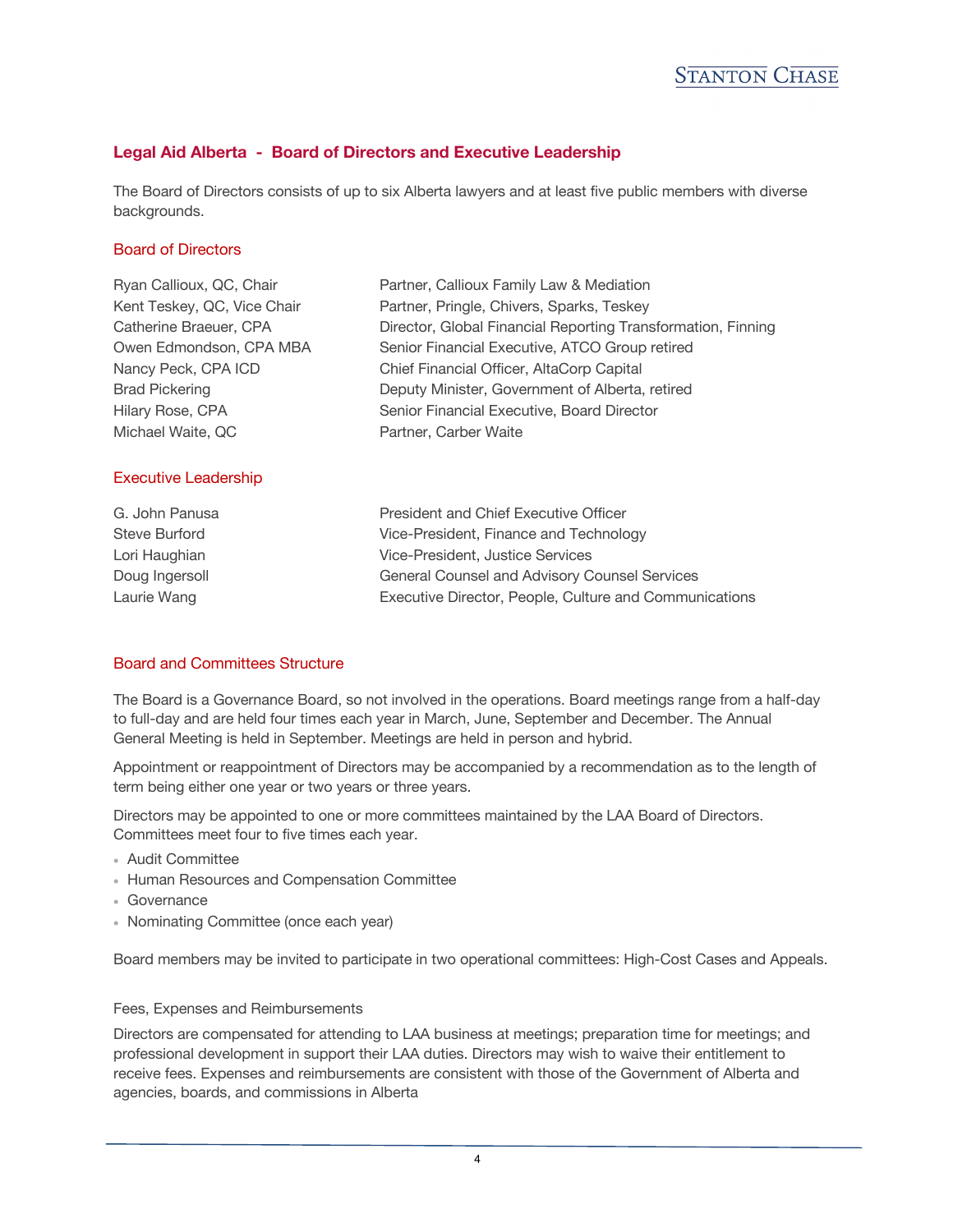# **Board of Directors Search**

The Board of Legal Aid Alberta received a third-party Governance Diagnostic Report and is moving forward in implementing many of its recommendations including a thorough review of committees, governance, terms of reference and overall effectiveness.

Each year the Board evaluates their skills and experience to identify opportunities that further enhance and diversify expertise and consider succession planning in Board and Committees leadership. The goal is to provide the Board with a greater understanding of its working dynamics, highlight areas of strength and areas of improvement, and improve the overall performance and effectiveness of the Board.

# Personal Attributes

Leadership and Relationship Building

- Lead through inspiring and influencing others, and you enjoy helping others.
- See potential and possibility and enjoy working alongside people to help them achieve their goals.
- People follow you because they buy into the common goal and are inspired by your actions and ambition.
- Considerate and inclusive, you know how to work alongside people as respected peers and partners.

Interpersonal and Communication Skills

• Groups of people are motivated by your enthusiasm and you are equally comfortable entering one-on-one conversations with openness and an aptitude for solving problems.

Sound Judgement and Strong Ethical Foundation

- Demonstrate sound judgement with people and able to balance good intuition with accurate information.
- Demonstrate the highest standard of ethical dealings with all stakeholders.

# **Commitment**

- Belief in and support of the Mission, Vision and Values of Legal Aid Alberta.
- Able to devote adequate time and energy.

# **Expertise**

Relevant Professional Experience

- Governance
- Business and Management
- Legal and Regulatory
- Human Resources
- Financial and Accounting
- Risk Management
- Public Relations and Media

Specialized Environmental Knowledge

- Government and Public Policy
- Human and Social Services

Personal Effectiveness Skills

- Leadership and Teamwork
- Strategic Thinking and Planning
- Critical Thinking, Problem Solving

Legal Aid Alberta is seeking diverse candidates from all backgrounds. Diversity includes but is not limited to sex, gender identity, sexual orientation, race, ethnicity, ability, age, religious affiliation, first language, business experience, functional expertise; and the unique experiences, perspectives, identities that individuals bring to the Board of Directors of Legal Aid Alberta.